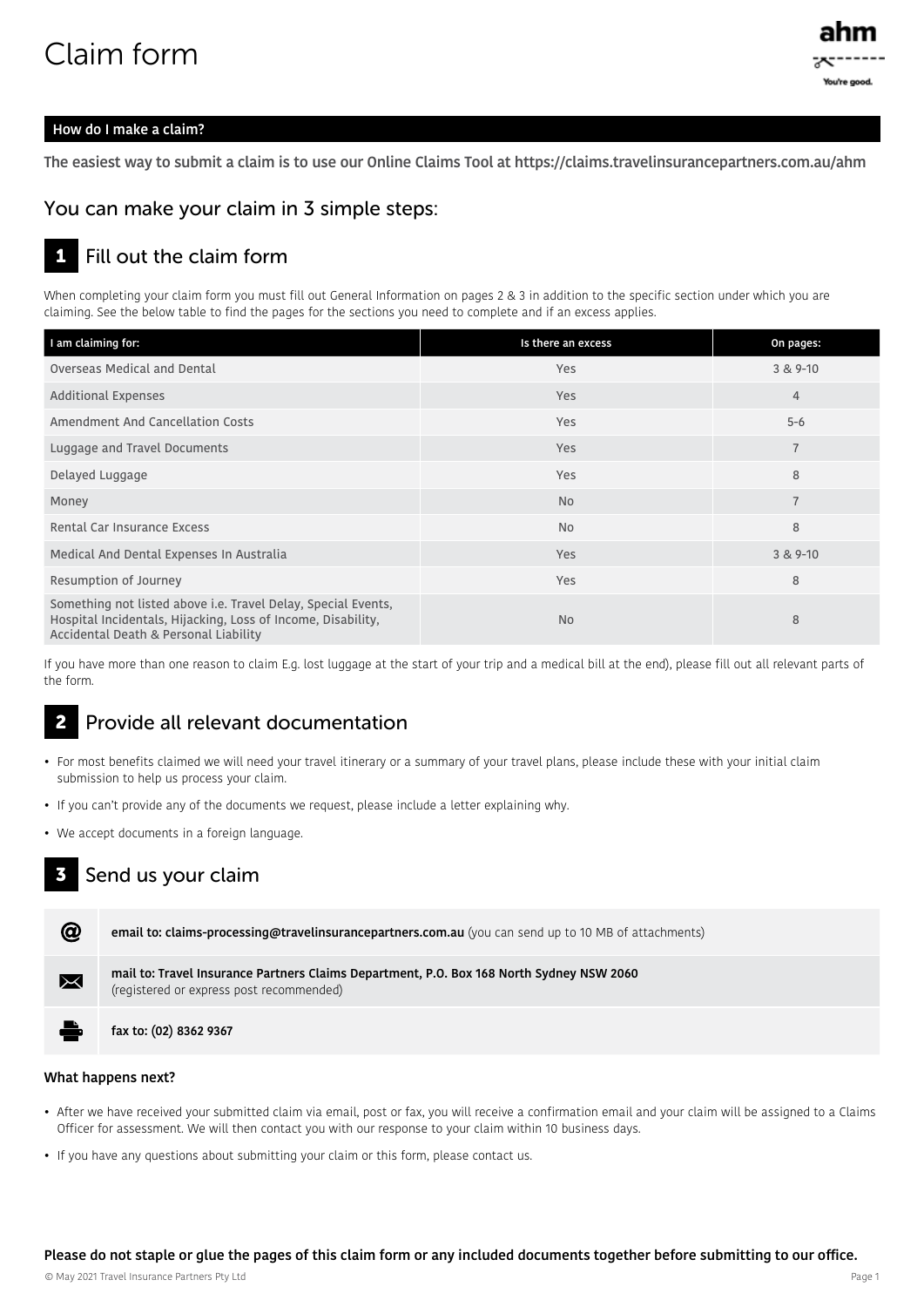# Claim form



|                                                                                                                                                                                                                                                                                                                                                                                                                                                                                                                                                                                                                                                                                                                                                                                                                                                                                                                                                                                                                                                                                                                                                                                                                                                                                                                                                                                                                                                                                                                                                                                                                                                                                                                                                                                                                                                                                                                                                           |                                                                                                                                                                                          |               | You're good. |
|-----------------------------------------------------------------------------------------------------------------------------------------------------------------------------------------------------------------------------------------------------------------------------------------------------------------------------------------------------------------------------------------------------------------------------------------------------------------------------------------------------------------------------------------------------------------------------------------------------------------------------------------------------------------------------------------------------------------------------------------------------------------------------------------------------------------------------------------------------------------------------------------------------------------------------------------------------------------------------------------------------------------------------------------------------------------------------------------------------------------------------------------------------------------------------------------------------------------------------------------------------------------------------------------------------------------------------------------------------------------------------------------------------------------------------------------------------------------------------------------------------------------------------------------------------------------------------------------------------------------------------------------------------------------------------------------------------------------------------------------------------------------------------------------------------------------------------------------------------------------------------------------------------------------------------------------------------------|------------------------------------------------------------------------------------------------------------------------------------------------------------------------------------------|---------------|--------------|
| Part 1: General information - All questions in this section must be answered                                                                                                                                                                                                                                                                                                                                                                                                                                                                                                                                                                                                                                                                                                                                                                                                                                                                                                                                                                                                                                                                                                                                                                                                                                                                                                                                                                                                                                                                                                                                                                                                                                                                                                                                                                                                                                                                              |                                                                                                                                                                                          |               |              |
| Your policy number                                                                                                                                                                                                                                                                                                                                                                                                                                                                                                                                                                                                                                                                                                                                                                                                                                                                                                                                                                                                                                                                                                                                                                                                                                                                                                                                                                                                                                                                                                                                                                                                                                                                                                                                                                                                                                                                                                                                        | Unsure? Contact ahm to obtain a copy of the<br>Certificate of Insurance.                                                                                                                 |               |              |
| a. Your information                                                                                                                                                                                                                                                                                                                                                                                                                                                                                                                                                                                                                                                                                                                                                                                                                                                                                                                                                                                                                                                                                                                                                                                                                                                                                                                                                                                                                                                                                                                                                                                                                                                                                                                                                                                                                                                                                                                                       |                                                                                                                                                                                          |               |              |
| Given name(s)<br>Title<br>Surname                                                                                                                                                                                                                                                                                                                                                                                                                                                                                                                                                                                                                                                                                                                                                                                                                                                                                                                                                                                                                                                                                                                                                                                                                                                                                                                                                                                                                                                                                                                                                                                                                                                                                                                                                                                                                                                                                                                         |                                                                                                                                                                                          | Date of birth |              |
|                                                                                                                                                                                                                                                                                                                                                                                                                                                                                                                                                                                                                                                                                                                                                                                                                                                                                                                                                                                                                                                                                                                                                                                                                                                                                                                                                                                                                                                                                                                                                                                                                                                                                                                                                                                                                                                                                                                                                           |                                                                                                                                                                                          |               |              |
| Email address<br>Mobile phone (or best other contact)                                                                                                                                                                                                                                                                                                                                                                                                                                                                                                                                                                                                                                                                                                                                                                                                                                                                                                                                                                                                                                                                                                                                                                                                                                                                                                                                                                                                                                                                                                                                                                                                                                                                                                                                                                                                                                                                                                     |                                                                                                                                                                                          |               |              |
|                                                                                                                                                                                                                                                                                                                                                                                                                                                                                                                                                                                                                                                                                                                                                                                                                                                                                                                                                                                                                                                                                                                                                                                                                                                                                                                                                                                                                                                                                                                                                                                                                                                                                                                                                                                                                                                                                                                                                           |                                                                                                                                                                                          |               |              |
| Postal address                                                                                                                                                                                                                                                                                                                                                                                                                                                                                                                                                                                                                                                                                                                                                                                                                                                                                                                                                                                                                                                                                                                                                                                                                                                                                                                                                                                                                                                                                                                                                                                                                                                                                                                                                                                                                                                                                                                                            | Suburb                                                                                                                                                                                   | State         | Postcode     |
|                                                                                                                                                                                                                                                                                                                                                                                                                                                                                                                                                                                                                                                                                                                                                                                                                                                                                                                                                                                                                                                                                                                                                                                                                                                                                                                                                                                                                                                                                                                                                                                                                                                                                                                                                                                                                                                                                                                                                           |                                                                                                                                                                                          |               |              |
| If I have provided any credit card statements as part of this claim submission, any personal information and/or full versions<br>of my credit card number have been edited, redacted or removed.                                                                                                                                                                                                                                                                                                                                                                                                                                                                                                                                                                                                                                                                                                                                                                                                                                                                                                                                                                                                                                                                                                                                                                                                                                                                                                                                                                                                                                                                                                                                                                                                                                                                                                                                                          |                                                                                                                                                                                          |               |              |
| b. Payment                                                                                                                                                                                                                                                                                                                                                                                                                                                                                                                                                                                                                                                                                                                                                                                                                                                                                                                                                                                                                                                                                                                                                                                                                                                                                                                                                                                                                                                                                                                                                                                                                                                                                                                                                                                                                                                                                                                                                |                                                                                                                                                                                          |               |              |
| If your claim is approved we will deposit your settlement into your nominated bank account below (we cannot make payments to a credit card).<br>We prefer to pay successful claims directly into your bank account as it is faster and safer.<br>Name of bank                                                                                                                                                                                                                                                                                                                                                                                                                                                                                                                                                                                                                                                                                                                                                                                                                                                                                                                                                                                                                                                                                                                                                                                                                                                                                                                                                                                                                                                                                                                                                                                                                                                                                             | Account holder name                                                                                                                                                                      |               |              |
|                                                                                                                                                                                                                                                                                                                                                                                                                                                                                                                                                                                                                                                                                                                                                                                                                                                                                                                                                                                                                                                                                                                                                                                                                                                                                                                                                                                                                                                                                                                                                                                                                                                                                                                                                                                                                                                                                                                                                           |                                                                                                                                                                                          |               |              |
| <b>BSB</b> number<br>Account number<br>(If you do not complete above payment details, we will post you a cheque which may take up to 5 additional days.)<br>Please ensure that the bank account details you provide to us are correct. We will not be liable for any loss that you suffer as a result of payment(s)                                                                                                                                                                                                                                                                                                                                                                                                                                                                                                                                                                                                                                                                                                                                                                                                                                                                                                                                                                                                                                                                                                                                                                                                                                                                                                                                                                                                                                                                                                                                                                                                                                       |                                                                                                                                                                                          |               |              |
| made to an incorrect bank account because the details you have supplied were incorrect. If you are unsure of your bank account details, please<br>contact your bank or financial institution for assistance.                                                                                                                                                                                                                                                                                                                                                                                                                                                                                                                                                                                                                                                                                                                                                                                                                                                                                                                                                                                                                                                                                                                                                                                                                                                                                                                                                                                                                                                                                                                                                                                                                                                                                                                                              |                                                                                                                                                                                          |               |              |
| c. ABN holders                                                                                                                                                                                                                                                                                                                                                                                                                                                                                                                                                                                                                                                                                                                                                                                                                                                                                                                                                                                                                                                                                                                                                                                                                                                                                                                                                                                                                                                                                                                                                                                                                                                                                                                                                                                                                                                                                                                                            |                                                                                                                                                                                          |               |              |
| Are you registered for GST purposes?                                                                                                                                                                                                                                                                                                                                                                                                                                                                                                                                                                                                                                                                                                                                                                                                                                                                                                                                                                                                                                                                                                                                                                                                                                                                                                                                                                                                                                                                                                                                                                                                                                                                                                                                                                                                                                                                                                                      | Have you claimed or are you entitled to claim an Input Tax Credit (ITC) in<br>respect to the GST paid on the insurance policy under which this claim is                                  |               |              |
| $\Box$ Yes - Fill out your ABN and answer all questions under c. ABN Holders                                                                                                                                                                                                                                                                                                                                                                                                                                                                                                                                                                                                                                                                                                                                                                                                                                                                                                                                                                                                                                                                                                                                                                                                                                                                                                                                                                                                                                                                                                                                                                                                                                                                                                                                                                                                                                                                              | being made? $\Box$ Yes $\Box$ No                                                                                                                                                         |               |              |
| No - Proceed to d. Your declaration                                                                                                                                                                                                                                                                                                                                                                                                                                                                                                                                                                                                                                                                                                                                                                                                                                                                                                                                                                                                                                                                                                                                                                                                                                                                                                                                                                                                                                                                                                                                                                                                                                                                                                                                                                                                                                                                                                                       | If Yes, what percentage of the GST did you claim or are you entitled to claim?<br>(If the GST paid and your ITC entitlement are the same amount, the answer<br>to this question is 100%) |               |              |
| ABN<br>d. Your declaration                                                                                                                                                                                                                                                                                                                                                                                                                                                                                                                                                                                                                                                                                                                                                                                                                                                                                                                                                                                                                                                                                                                                                                                                                                                                                                                                                                                                                                                                                                                                                                                                                                                                                                                                                                                                                                                                                                                                |                                                                                                                                                                                          |               |              |
| I/we declare that:<br>• all statements and particulars stated on this form and all documents submitted are true and correct.<br>• I/we will cooperate fully with the insurers in the assessment of my claim.<br>• I/we have not withheld any material information connected with this claim that will inhibit the insurer's ability to make a fair and reasonable<br>assessment of my claim.<br>. I/we acknowledge that my personal information may be disclosed to, and obtained from, certain other parties including the Insurance Reference<br>Services database, other insurers and government agencies.<br>• I/we assign to the insurer all rights of recovery/salvage against any person or organisation and will cooperate to secure such rights.<br>• I/we have read and understood the Privacy Notice on page 13.<br>• you may send the personal information included on this form and related documents overseas to assess investigate and pay my claim.<br>I understand that this information may not be subject to the same level of Privacy as is offered by the Australian Privacy Regime and that I will not<br>be able to seek redress under the Privacy Act 1988 in the overseas jurisdiction.<br>• where I/we provide information, including sensitive information, about other individuals, that I/we have informed them (or their parent, quardian,<br>executor or Power of Attorney) of the personal information being provided and the contents of the Privacy Notice and have obtained their consent<br>to providing the information.<br>• I/we understand that Travel Insurance Partners are committed to investigating claims to avoid passing the costs of dishonest and fraudulent<br>claims on to the customer, and that when possible investigations will be conducted quickly and with minimal disruption. I/We further understand<br>that any confirmed fraud will be reported to the police.<br>Signature of claimant(s) |                                                                                                                                                                                          |               |              |
| Date                                                                                                                                                                                                                                                                                                                                                                                                                                                                                                                                                                                                                                                                                                                                                                                                                                                                                                                                                                                                                                                                                                                                                                                                                                                                                                                                                                                                                                                                                                                                                                                                                                                                                                                                                                                                                                                                                                                                                      |                                                                                                                                                                                          |               |              |

© May 2021 Travel Insurance Partners Pty Ltd Page 2

 $]/ \square \square / \square$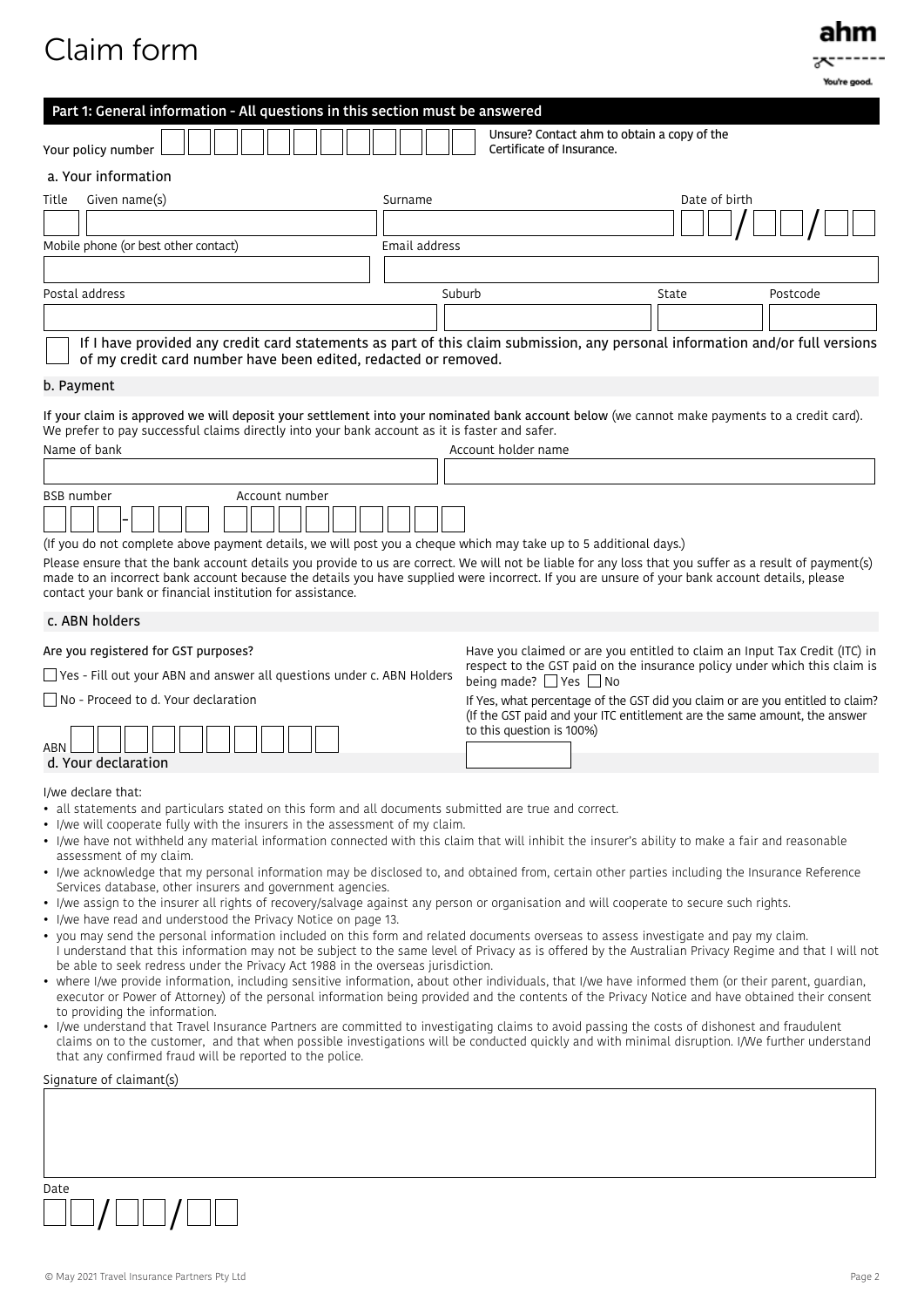## Part 1: General information - All questions in this section must be answered (continued)

| f. Claim details                                                                                                               |                                                                                                                                     |
|--------------------------------------------------------------------------------------------------------------------------------|-------------------------------------------------------------------------------------------------------------------------------------|
| Date of incident<br>Time                                                                                                       | If the claim was caused by a health condition/dental problem/death<br>please answer the following questions:                        |
| AM/PM                                                                                                                          | Person whose state of health/dental problems/death caused the claim                                                                 |
| Country                                                                                                                        | Given name(s)                                                                                                                       |
|                                                                                                                                |                                                                                                                                     |
| Town                                                                                                                           | Surname                                                                                                                             |
|                                                                                                                                | Relationship of that person to you                                                                                                  |
| Whereabouts/location                                                                                                           |                                                                                                                                     |
|                                                                                                                                | Has the illness/injury occurred before? □ Yes □ No If Yes, advise<br>the condition.                                                 |
| Please provide an explanation of your claim and why you are claiming<br>(Please include a letter if more space is required).   |                                                                                                                                     |
|                                                                                                                                | Were you/was the person treated as a hospital inpatient overseas?<br>$\Box$ Yes $\Box$ No                                           |
|                                                                                                                                | Date admitted<br>Time admitted                                                                                                      |
|                                                                                                                                | AM/PM                                                                                                                               |
|                                                                                                                                | Date discharged<br>Time discharged                                                                                                  |
|                                                                                                                                | AM/PM                                                                                                                               |
|                                                                                                                                | Did you/the person contact the 24 hour emergency assistance team?<br>$\Box$ Yes $\Box$ No                                           |
| Part 2: Overseas medical and dental                                                                                            |                                                                                                                                     |
|                                                                                                                                |                                                                                                                                     |
| REQUIRED DOCUMENTATION:                                                                                                        |                                                                                                                                     |
| $\Box$ Original itinerary<br>Medical reports from the treating overseas medical provider                                       | The Medical Authority (page 9) completed by the person whose<br>state of health caused the claim or Executor of the Estate if       |
| which confirm the diagnosis.<br>All invoices and receipts.                                                                     | applicable.<br>The Medical Certificate (page 9) completed by your usual medical                                                     |
| If the claim is due to a dental condition, we require written                                                                  | practitioner. Please note: If you are unable to provide this or<br>don't have a usual G.P., we may have to request Medicare records |
| confirmation from the treating dentist that the treatment was<br>not caused by or related to the deterioration and/or decay of | which can delay the processing of your claim.                                                                                       |
| teeth or associated tissue.                                                                                                    |                                                                                                                                     |
| Please list each bill/receipt separately:                                                                                      | Amount charged                                                                                                                      |
| Name of doctor, dentist, pharmacy, hospital or provider                                                                        | (include currency)<br>Paid?<br>Date of treatment, consultation etc.                                                                 |
| E.g. Dr T Smith, New York Medical Centre                                                                                       | USD\$180.00<br>9<br>$\Box$ Yes $\Box$ No                                                                                            |
|                                                                                                                                | $\Box$ Yes $\Box$ No                                                                                                                |
|                                                                                                                                | $\Box$ Yes $\Box$ No                                                                                                                |
|                                                                                                                                | $\Box$ Yes $\Box$ No                                                                                                                |
|                                                                                                                                | $\Box$ Yes $\Box$ No                                                                                                                |
|                                                                                                                                |                                                                                                                                     |
|                                                                                                                                | $\Box$ Yes $\Box$ No<br>$\Box$ Yes $\Box$ No                                                                                        |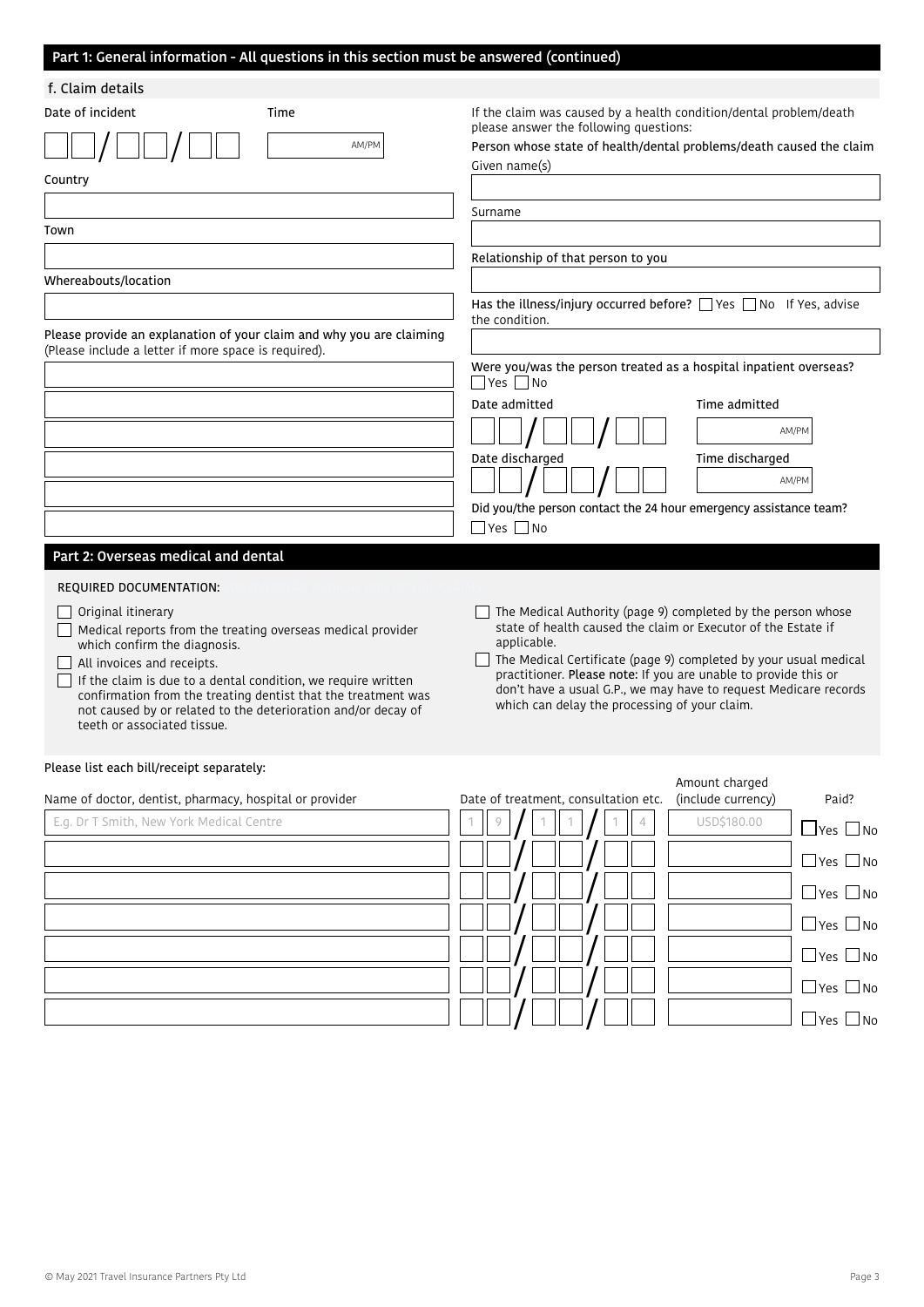### Part 3: Additional expenses

#### REQUIRED DOCUMENTATION:

All invoices and receipts.

If your claim is due to travel delay:

- $\Box$  You will need to supply a letter from the transport provider that confirms the length and reason for the delay as well as any compensation offered.
- If caused by a medical condition:
- $\Box$  If the expenses were incurred due to someone's health, you will need to supply a medical report from the treating overseas medical practitioner confirming the nature of the illness or injury that gave rise to your claim.
- $\Box$  The Medical Certificate (page 9) completed by your usual medical practitioner for claims due to a medical condition, illness or death (i.e. not an injury).

 $\Box$  The Medical Authority (page 9) completed by the patient whose health has caused the claim or the Executor of the Estate for claims due to a medical condition, illness or death (i.e. not an injury).

Please complete this section if you are claiming for expenses incurred as a result of an unforeseen event. E.g. Accommodation and transport expenses.

1. Please advise what each Additional Expense was purchased for.

| Description of cost | Amount claimed | Description of cost |                |
|---------------------|----------------|---------------------|----------------|
|                     |                |                     | Amount claimed |
| ٠.                  |                | 5.                  |                |
| 2.                  |                | 6.                  |                |
| 3.                  |                | 7.                  |                |

#### 2. If the above event had not occurred, what were your original plans for the same period?

4.  $\vert$ 

 $\overline{\phantom{a}}$ 

| Original expected plan | Expected cost | Original expected plan | Expected cost |
|------------------------|---------------|------------------------|---------------|
| ٠.                     |               | 5.                     |               |
| 2.                     |               | 6.                     |               |
| 3.                     |               | 7.                     |               |
|                        |               |                        |               |

| 4. If your original plans were pre-paid, did you receive a refund? $\Box$ Yes $\Box$ No<br>If Yes, please advise the amount | 3. Were your original plans above pre-paid?    Yes    No    Partly paid |  |  |
|-----------------------------------------------------------------------------------------------------------------------------|-------------------------------------------------------------------------|--|--|
|                                                                                                                             |                                                                         |  |  |
| 5. If your claim is due to travel delay please advise when you were due to depart and when you actually departed.           |                                                                         |  |  |
| When were you due to depart?<br>When did you actually depart?                                                               |                                                                         |  |  |
| Time<br>Date<br>Time<br>Date                                                                                                |                                                                         |  |  |
| AM/PM<br>AM/PM                                                                                                              |                                                                         |  |  |
| Mode of transport<br>Transport provider name                                                                                |                                                                         |  |  |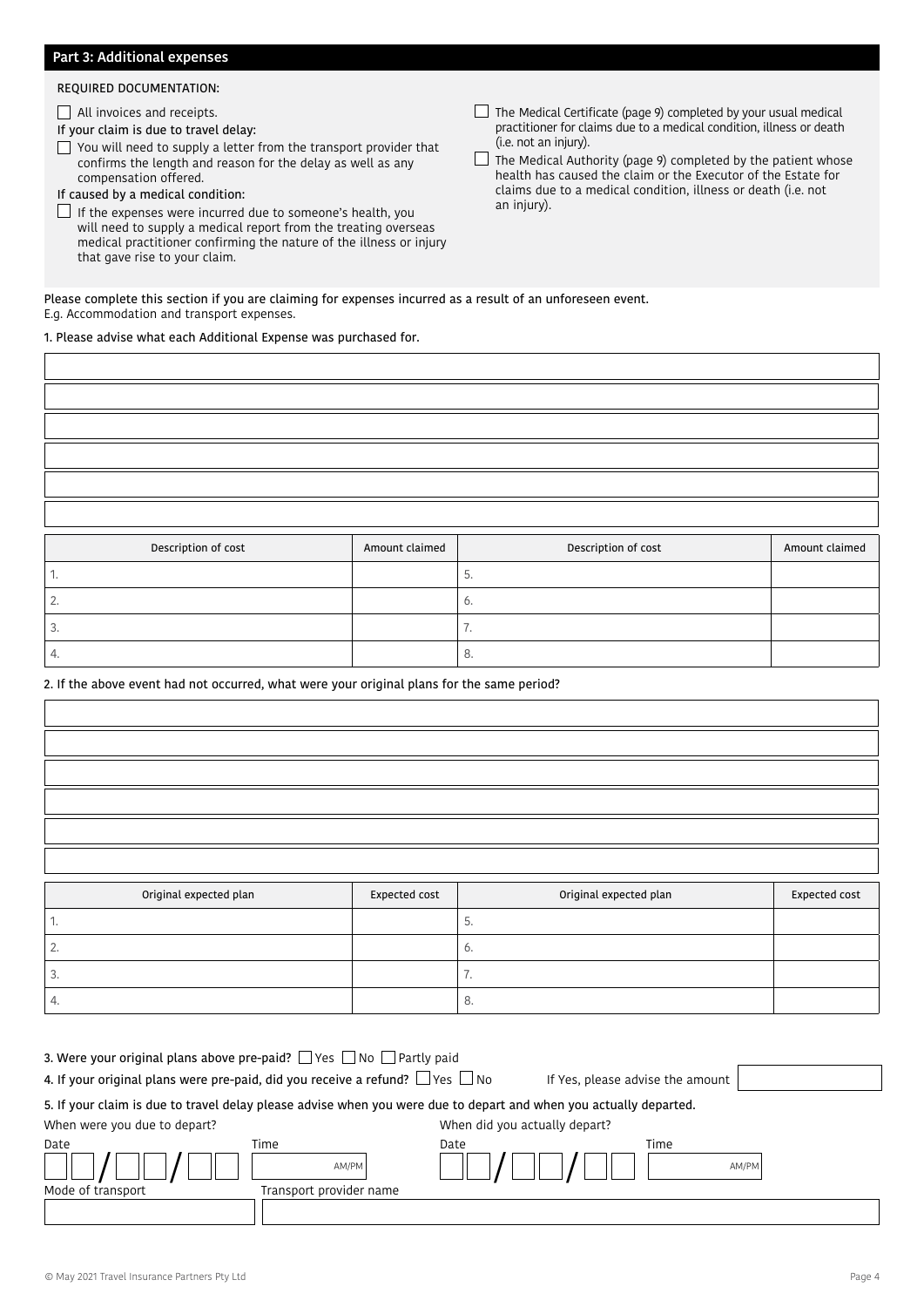#### REQUIRED DOCUMENTATION:

 $\Box$  A copy of your original itemised invoice for your travel arrangements.

If due to someone's health (medical condition, injury or death):

The Medical Certificate (page 9) completed by the usual medical practitioner.

 $\Box$  The Medical Authority (page 9) completed by the person whose state of health caused the claim or the Executor of the Estate.

 $\Box$  Additionally, if the claim is due to someone's death you will need to provide a full copy of the Death Certificate (not an extract) that states the cause of death.

\*Please note that you can obtain the travel information required below from your travel agent or supplier directly.

- $\Box$  International flights documentation (for any international flights)
	- A copy of the airline's fare sheet/rules (showing the fare conditions).
	- N.B.: Please check the conditions as many airlines have waivers E.g. in the case that a passenger or their relative dies, you may be able to claim a refund from the airline with the submission of a medical or death certificate. This must be applied for first before submitting a claim.
- $\Box$  Domestic flights documentation (for any domestic flights)
- Confirm if the ticket has been changed to travel at a later date. If the date hasn't been changed, there is a 12 month credit allowance that is available for use through the airline. If the customer is unable to use the credit, the customer will need to obtain confirmation that the credit has been cancelled before claiming for it through their travel insurance policy.
- $\Box$  Land arrangements documentation (for any land bookings)
- We require a copy of the providers booking conditions showing the published cancellation penalties. This is usually shown in the back of the relevant brochures.
- If the booking conditions do not specify exactly what cancellation fees apply (E.g. cancellation fees may be up to 100%) then we require written confirmation from the wholesaler confirming how much you are to be refunded.
- $\Box$  Cruise documentation (for any cruises)
	- We require a copy of the providers booking conditions showing the published cancellation penalties. This is usually shown in the brochures.
	- We also need a breakdown of any tax component (i.e. port taxes) that should be refundable.

Please provide consent by signing below if you would like your travel agent to be able to provide and receive information, including sensitive information, relating to this claim.

| Your travel agent's name     | Name of the travel agency |  |  |  |
|------------------------------|---------------------------|--|--|--|
|                              |                           |  |  |  |
| Signature of policyholder(s) | Date                      |  |  |  |
|                              |                           |  |  |  |

#### 1. Were all of your travel arrangements booked by a travel agent?

 $\Box$  Yes - You do not need to fill out the following. Instead, please have your travel agent complete the 'Agent form' on page 11.

No - Please fill out the table following for any arrangements that you booked yourself. If any of your travel arrangements were booked by a travel agent, please have them fill out page 11.

#### You only need to complete the following for travel arrangements being claimed that were not arranged by a travel agent.

If your policy covers you for amendment or cancellation, whichever is the less (subject to policy limits and the terms and conditions of the Product Disclosure Statement). Firstly you need to work out how much it would cost you to amend your journey (e.g. to travel at a later date) compared to the non-refundable amount you won't be able to get back if you cancel the journey. In most cases it is more cost effective to amend your journey rather than cancel it. If you have not made any changes to your travel plans yet as a result of a potential claim under this section, please phone us and we will guide you.



continued on page 6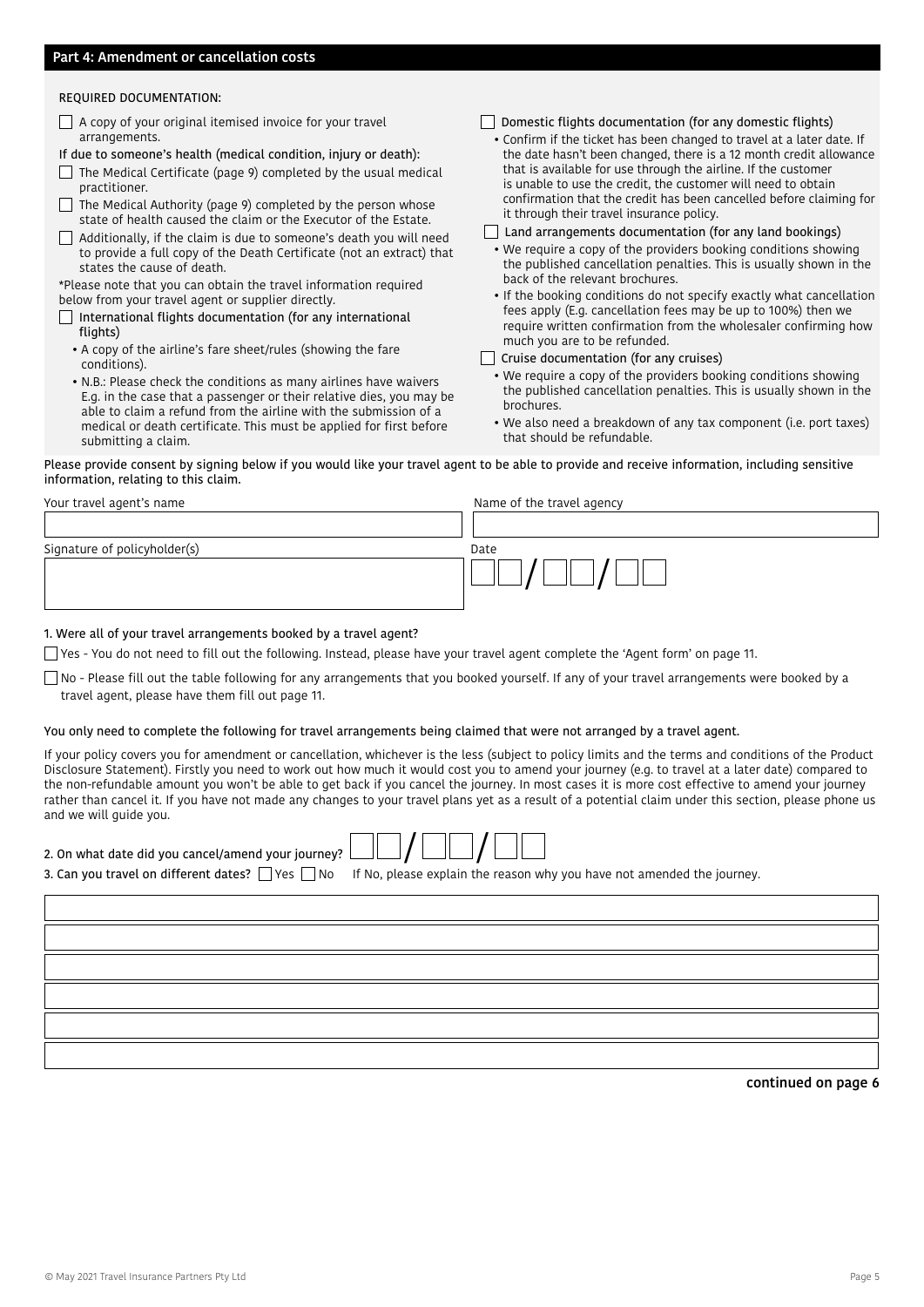#### Please fill out this column for any **cancelled** travel arrangements

|                                 |                                                                                                           | Cancellation costs |                          |                                   |  |                                 |
|---------------------------------|-----------------------------------------------------------------------------------------------------------|--------------------|--------------------------|-----------------------------------|--|---------------------------------|
|                                 | Travel arrangement                                                                                        | А.<br>Amount paid  |                          | B. Amount<br>refunded by supplier |  | Amount claimable<br>(A minus B) |
| Flights<br>excluding)<br>taxes) |                                                                                                           |                    | $\overline{\phantom{a}}$ | $\equiv$                          |  |                                 |
|                                 |                                                                                                           |                    | -                        | $\equiv$                          |  |                                 |
|                                 |                                                                                                           |                    | $\qquad \qquad -$        | $\equiv$                          |  |                                 |
|                                 |                                                                                                           |                    | $\qquad \qquad -$        | $\equiv$                          |  |                                 |
|                                 |                                                                                                           |                    |                          |                                   |  |                                 |
|                                 |                                                                                                           |                    |                          |                                   |  |                                 |
| Accommodation                   |                                                                                                           |                    | $\qquad \qquad -$        | $\equiv$                          |  |                                 |
|                                 |                                                                                                           |                    |                          | $\equiv$                          |  |                                 |
|                                 |                                                                                                           |                    | -                        | $\equiv$                          |  |                                 |
|                                 |                                                                                                           |                    | -                        | $\equiv$                          |  |                                 |
| Packages                        |                                                                                                           |                    | -                        | $\equiv$                          |  |                                 |
|                                 |                                                                                                           |                    | -                        |                                   |  |                                 |
|                                 |                                                                                                           |                    | -                        | $\equiv$                          |  |                                 |
|                                 |                                                                                                           |                    |                          | $\equiv$                          |  |                                 |
|                                 |                                                                                                           |                    |                          |                                   |  |                                 |
| Other<br>(i.e. car hire,        |                                                                                                           |                    | -                        | $\equiv$                          |  |                                 |
| rail passes,<br>transfers etc.) |                                                                                                           |                    |                          | $\equiv$                          |  |                                 |
|                                 |                                                                                                           |                    |                          |                                   |  |                                 |
|                                 |                                                                                                           |                    | -                        | $\equiv$                          |  |                                 |
|                                 |                                                                                                           |                    |                          | Total                             |  | \$                              |
|                                 |                                                                                                           |                    |                          |                                   |  |                                 |
|                                 | in was cancelled outright prior to departure what would it have cost to amend the trip to different dates |                    |                          | ے ا                               |  |                                 |

If the trip was cancelled outright prior to departure what would it have cost to amend the trip to different dates  $\;\mid\;$ (rather than cancel outright)?

© May 2021 Travel Insurance Partners Pty Ltd Page 6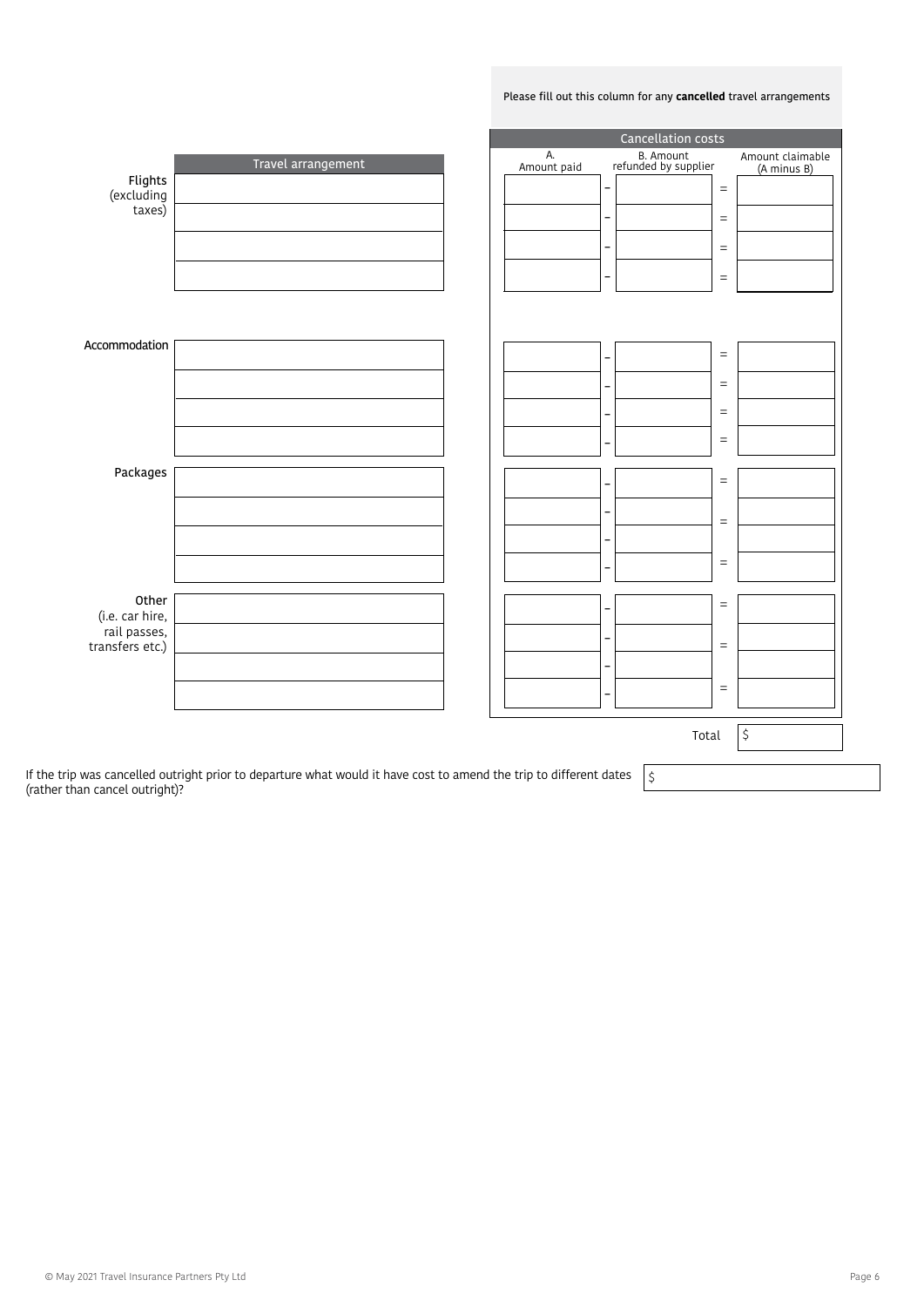## REQUIRED DOCUMENTATION:

#### For lost or stolen items:

□ Loss/theft report. E.g. police, hotel, security or transport authority report.

i.e. The report needs to come from a responsible authority to confirm that your loss took place.

- $\Box$  For items lost or stolen while in the custody of a transport provider, we require a letter from the transport provider confirming that the loss has been reported to them by you and advising the amount of compensation they are paying to you for your loss.
- $\Box$  For all items, we will require proof of ownership.

## As proof we will consider:

| Item                                                                                                                                            |                                                                                                                                                                                                                                                                                                                                          |  |
|-------------------------------------------------------------------------------------------------------------------------------------------------|------------------------------------------------------------------------------------------------------------------------------------------------------------------------------------------------------------------------------------------------------------------------------------------------------------------------------------------|--|
| Cameras<br>Mobile phones (including smart phones)<br>Laptop or tablet computers<br>Jewellery<br>All other items (medical aids, bags & clothing) | We will accept the original or a copy of a purchase receipt,<br>invoice and/or bank statement showing the purchase, the<br>date of the purchase and the amount paid.<br>We may consider valuation certificates (issued prior<br>to the Relevant Time), ATM receipts and warranty cards<br>with accompanying bank statement of purchases. |  |
|                                                                                                                                                 | We will not accept photographs, packaging or instruction manuals as proof of ownership.                                                                                                                                                                                                                                                  |  |
| For <b>Damaged</b> Items we will require;                                                                                                       | For Replaced Items we will require;                                                                                                                                                                                                                                                                                                      |  |

- repair quote/ report, and
- 

• replacement receipt.

• repair receipts

1. How did the loss/theft/damage occur? (please include a letter if more space required). If the items you are claiming for were with another person at the time of loss, please provide their full name and contact details, and please describe how they are known to you.

3. Have you received compensation from the airline or transport provider?  $\Box$  Yes  $\Box$  No

2. Were the police or a responsible authority notified?  $\Box$  Yes  $\Box$  No Report reference number

If Yes, what amount did you receive in compensation? Please make sure you include written confirmation of this amount.

Please list all items you are claiming in the table below.

If No, please explain why this policy requirement was not met.

WARNING: Claiming for items that you never owned, claiming for items that were not lost or stolen, inflating the amount of your claim or providing false or misleading information about how the loss occurred is fraud. As fraudulent claims increase travel insurance premiums for all customers, Travel Insurance Partners has a dedicated team of fraud specialists that investigates all claims.

| Full description of each item | Brand, model,<br>number etc | Month & year<br>of purchase | Place of purchase | Proof of<br>ownership<br>attached? | Have you<br>replaced<br>this item? | Original purchase<br>price and currency<br>or repair quote |
|-------------------------------|-----------------------------|-----------------------------|-------------------|------------------------------------|------------------------------------|------------------------------------------------------------|
|                               |                             |                             |                   |                                    |                                    |                                                            |
|                               |                             |                             |                   |                                    |                                    |                                                            |
|                               |                             |                             |                   |                                    |                                    |                                                            |
|                               |                             |                             |                   |                                    |                                    |                                                            |
|                               |                             |                             |                   |                                    |                                    |                                                            |
|                               |                             |                             |                   |                                    |                                    |                                                            |
|                               |                             |                             |                   |                                    |                                    |                                                            |

Total | \$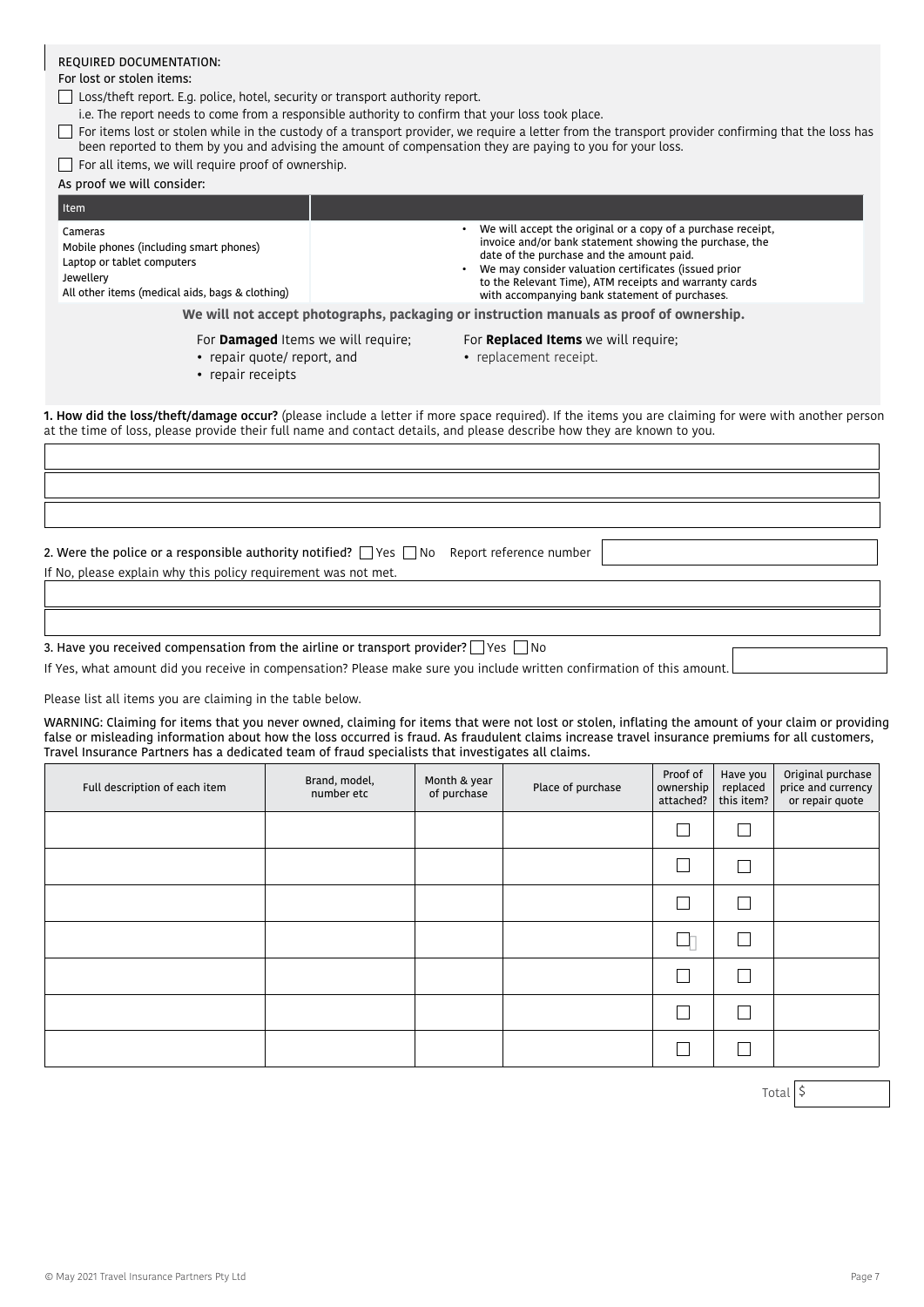## Delayed luggage

REQUIRED DOCUMENTATION:

**Loss report from the transport provider with confirmation that all** of your luggage was delayed, the length of time your total luggage was delayed and details of compensation paid by them.

 $\Box$  Itemised receipts for essential, emergency purchases of clothing & toiletries (made whilst your luggage was delayed).

Have you received compensation from the airline?  $\Box$  Yes  $\Box$  No If Yes, what was the compensation amount? Please include confirmation

If No, for items lost or stolen while in the custody of a transport provider, we require a letter from the transport provider advising the amount of compensation they are paying. Travel insurance protects you against the amount the transport provider is unable to compensate you for, subject to your policy conditions and limits. You need to claim compensation from the transport provider in the first instance before submitting your claim to us.

| When did your flight arrive?<br>Date | Time<br>AM/PM | Date               | When did you receive your luggage back?<br>Time<br>AM/PM |                    |
|--------------------------------------|---------------|--------------------|----------------------------------------------------------|--------------------|
| Description of items purchased       |               | Price and currency | Description of items purchased                           | Price and currency |
| ٠.                                   |               |                    | 4.                                                       |                    |
| ۷                                    |               |                    | 5.                                                       |                    |
| 3.                                   |               |                    | 6.                                                       |                    |

| Rental car insurance excess                                                                                                                                                                                                    |                                                                                                                                                                                                                                                                                              |
|--------------------------------------------------------------------------------------------------------------------------------------------------------------------------------------------------------------------------------|----------------------------------------------------------------------------------------------------------------------------------------------------------------------------------------------------------------------------------------------------------------------------------------------|
| REQUIRED DOCUMENTATION:<br>The Rental Agreement/contract showing the excess you were<br>liable to pay in the event of damage or theft.<br>A copy of the itemised repair invoice showing the cost of<br>repairs to the vehicle. | A copy of the documents showing the amount debited by the rental<br>car company for the damages/excess.<br>The report made to the police or other relevant authority.<br>If another party was at fault, written confirmation from them of the<br>compensation payable by them/their insurer. |
| Date of incident<br>Time<br>Country<br>AM/PM                                                                                                                                                                                   | Location                                                                                                                                                                                                                                                                                     |
| How did the accident/damage/theft occur?                                                                                                                                                                                       |                                                                                                                                                                                                                                                                                              |
|                                                                                                                                                                                                                                |                                                                                                                                                                                                                                                                                              |
|                                                                                                                                                                                                                                |                                                                                                                                                                                                                                                                                              |
|                                                                                                                                                                                                                                |                                                                                                                                                                                                                                                                                              |
|                                                                                                                                                                                                                                |                                                                                                                                                                                                                                                                                              |
| Excess you were liable to pay<br>Repair costs                                                                                                                                                                                  | Amount you are claiming                                                                                                                                                                                                                                                                      |
| Did the damage occur whilst driving on an unsealed surface? $\Box$ Yes $\Box$ No                                                                                                                                               |                                                                                                                                                                                                                                                                                              |
| Was there another party at fault? $\Box$ Yes $\Box$ No                                                                                                                                                                         |                                                                                                                                                                                                                                                                                              |
| If Yes, please provide the name and address of the at fault party as well as their insurance details if known.                                                                                                                 |                                                                                                                                                                                                                                                                                              |
|                                                                                                                                                                                                                                |                                                                                                                                                                                                                                                                                              |
|                                                                                                                                                                                                                                |                                                                                                                                                                                                                                                                                              |
|                                                                                                                                                                                                                                |                                                                                                                                                                                                                                                                                              |

### Other expenses claimed

This section is for any other expenses not mentioned above.

| Nature of expense | Amount claimed | Nature of expense     | Amount claimed |
|-------------------|----------------|-----------------------|----------------|
|                   |                |                       |                |
| . .               |                | ، ب                   |                |
| .                 |                | $\tilde{\phantom{a}}$ |                |

Please forward relevant supporting documentation to assist us in processing your claim. For more information, contact Customer Service on 1300 72 88 22.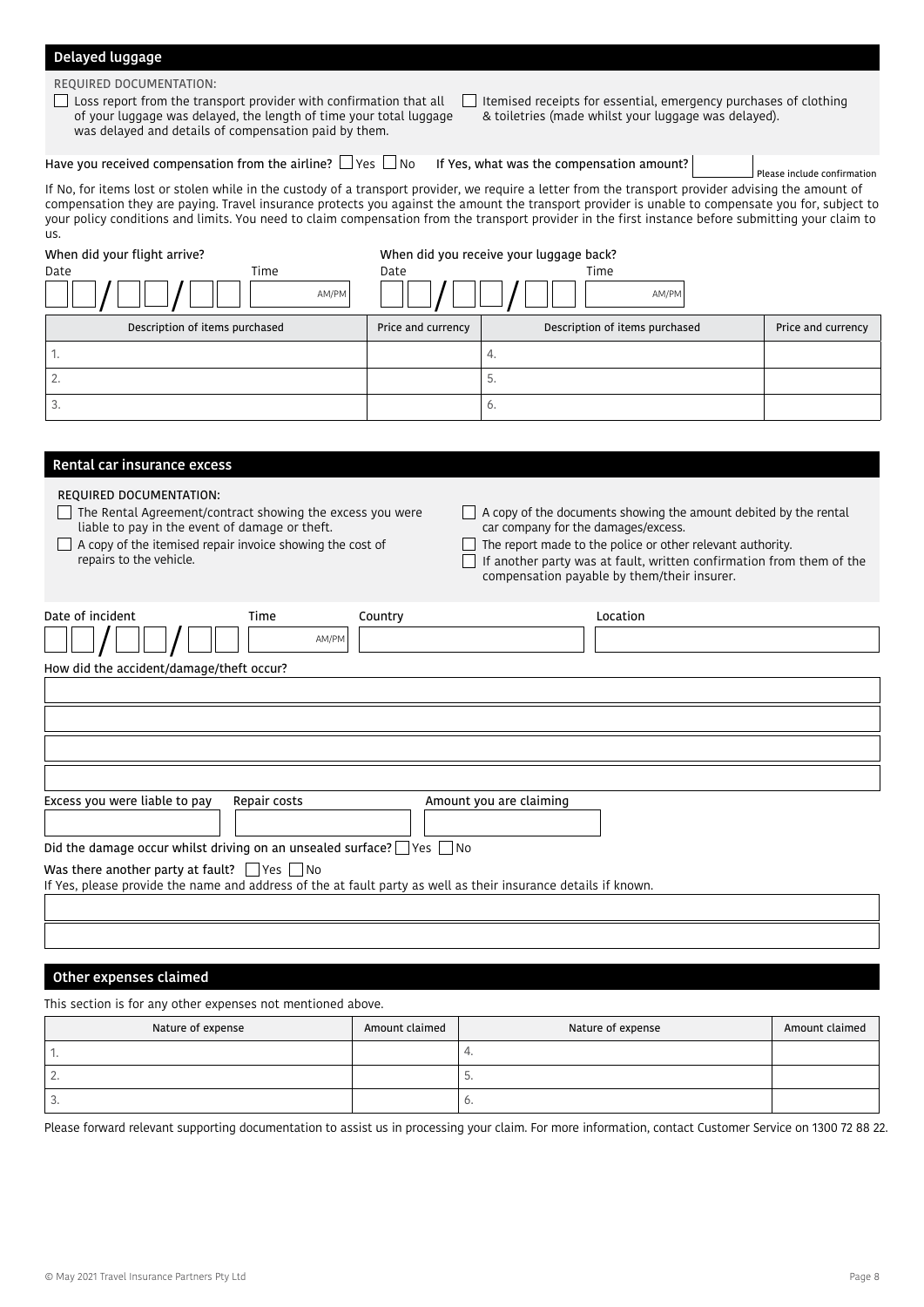## Medical form

(Page 1 of 2)

Submit your claim by: Post Travel Insurance Partners Claims Department, P.O. Box 168 North Sydney NSW 2060 Fax (02) 8362 9367 Email claims-processing@travelinsurancepartners.com.au Online https://claimstravelinsurancepartners.com.au/ahm

## Medical Authority (To be completed by the person who was ill/injured)

To be completed by the person whose state of health caused the claim (or their Parent/Guardian, Executor of the Estate or Power of Attorney if applicable). Details of the patient's usual doctor or dentist (of at least 12 months prior to the policy issue date).

I authorise the insurer or its representatives to obtain from any person or organisation any information in respect of treatment for the medical/ dental condition/s/injury/ies or death which resulted in this claim. I acknowledge that a photocopy/scanned copy of this authorisation shall be considered as valid as the original.

Signature of patient/Executor/Power of Attorney Patient's name  $\blacksquare$  Date of birth

|                                                                   | Signed date                         | Name of usual medical practitioner in Australia |
|-------------------------------------------------------------------|-------------------------------------|-------------------------------------------------|
|                                                                   |                                     |                                                 |
| Relationship to patient (if applicable)                           | Medical practitioner's phone number | Doctor's or dentist's fax number                |
|                                                                   |                                     |                                                 |
| Medical practitioner's email or postal address (include postcode) |                                     |                                                 |

## Medical Certificate (To be completed by the patient's usual Medical Practitioner in Australia)

To be obtained at the claimant's own expense from the patient's usual medical practitioner (whom they have been attending for at least 12 months prior to the issue date of the policy). Required for all claims arising from a person's health/medical condition, death or dental condition. If you do not have a usual medical or dental practitioner, please contact us.

IMPORTANT: The medical or dental practitioner is respectfully requested to give as much detail as possible when answering these questions in order to assist our client with their claim and avoid the necessity of additional questions. PLEASE USE BLOCK LETTERS. You may reply in letter format however answers to each of the questions below that are relevant to your patient or the claim being made by the claimant will need to be included.

PLEASE INCLUDE ALL PATIENT DISCHARGE SUMMARIES

| 1. Name of patient                                                                                                                                                                                                                                                                                                                                                                                                                       | 2. Date of birth                     |
|------------------------------------------------------------------------------------------------------------------------------------------------------------------------------------------------------------------------------------------------------------------------------------------------------------------------------------------------------------------------------------------------------------------------------------------|--------------------------------------|
|                                                                                                                                                                                                                                                                                                                                                                                                                                          |                                      |
| 3. Are you the patient's usual General Practitioner?<br>Yes I No                                                                                                                                                                                                                                                                                                                                                                         |                                      |
| b. If No, do you have access to their medical or dental records? $\vert$ Yes $\vert$<br>a. If Yes, for how long?                                                                                                                                                                                                                                                                                                                         |                                      |
| No.<br>From what date?                                                                                                                                                                                                                                                                                                                                                                                                                   |                                      |
|                                                                                                                                                                                                                                                                                                                                                                                                                                          |                                      |
| 4. Please give a precise diagnosis of the illness or injury or cause of death that has given rise to the claim. If an injury, how was it sustained?                                                                                                                                                                                                                                                                                      |                                      |
|                                                                                                                                                                                                                                                                                                                                                                                                                                          |                                      |
| 5. On what date did the patient first consult You in relation to this condition or symptoms of this condition?                                                                                                                                                                                                                                                                                                                           |                                      |
| 6. Have you or anyone else known to you previously treated or advised this patient in respect of the same/similar/related illness or injury as<br>Yes No<br>described in the answer to question 4?                                                                                                                                                                                                                                       |                                      |
| 7. Prior to the policy issue date, was the patient receiving any regular advice, treatment or medication or being investigated for this condition<br>or any similar/related condition? $\Box$ Yes $\Box$ No If Yes, please give details and please provide details and include copies of all letters from<br>referred specialists, the patient's full medical history, current medications and all hospital visits for the past 2 years. |                                      |
|                                                                                                                                                                                                                                                                                                                                                                                                                                          |                                      |
|                                                                                                                                                                                                                                                                                                                                                                                                                                          |                                      |
|                                                                                                                                                                                                                                                                                                                                                                                                                                          |                                      |
| 8. Did you advise the patient to take medication for this condition until the journey commenced?                                                                                                                                                                                                                                                                                                                                         | $\blacksquare$ Yes $\blacksquare$ No |
| 9. Did you advise the patient to take medication for this condition whilst on the journey?                                                                                                                                                                                                                                                                                                                                               | $\blacksquare$ Yes $\blacksquare$ No |
| 10. Was there any indication prior to travel that medical care might be required on the journey?                                                                                                                                                                                                                                                                                                                                         | $\blacksquare$ Yes $\blacksquare$ No |
| 11. Please provide details of the patient's health at the time when the insurance was issued and the likelihood of the patient's health leading to<br>hospitalisation or death after this time.                                                                                                                                                                                                                                          |                                      |
|                                                                                                                                                                                                                                                                                                                                                                                                                                          |                                      |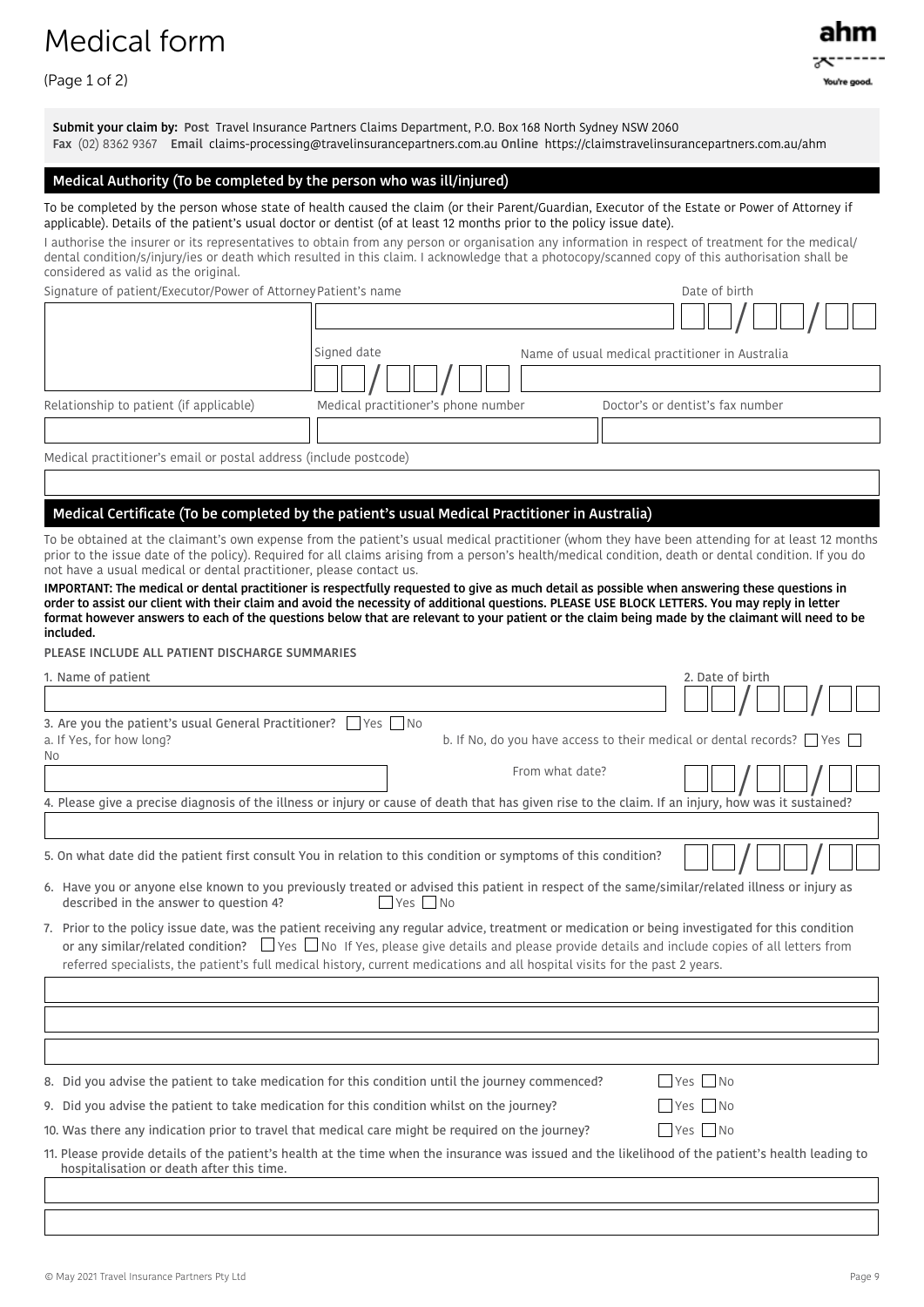| Medical Certificate (page 2 of 2)                                                                                                                                                                                                                               |                                                         |                           |
|-----------------------------------------------------------------------------------------------------------------------------------------------------------------------------------------------------------------------------------------------------------------|---------------------------------------------------------|---------------------------|
| 12. Please provide the following dates, where applicable.<br>a. Date of onset of illness/injury/death and/or<br>date of deterioration/exacerbation                                                                                                              | b. Date tests prescribed                                | c. Date tests carried out |
|                                                                                                                                                                                                                                                                 |                                                         |                           |
| d. Date results advised to the patient<br>g. Name and address of specialist/surgeon                                                                                                                                                                             | e. Date referred to specialist/surgeon                  | f. Date of death          |
|                                                                                                                                                                                                                                                                 |                                                         |                           |
|                                                                                                                                                                                                                                                                 |                                                         |                           |
| 13. Date the patient was advised that they would not be able to travel.<br>14. If due to pregnancy:                                                                                                                                                             |                                                         |                           |
| a. On what date was the pregnancy confirmed?<br>c. Was the conception medically assisted? $\Box$ Yes $\Box$ No                                                                                                                                                  | b. How many weeks pregnant was the person on this date? |                           |
| d. Have there been previous complications with this or any other pregnancy? $\Box$ Yes $\Box$ No                                                                                                                                                                |                                                         |                           |
| 15. Was the patient on a waiting list for hospital? □ Yes □ No If Yes, please give details.                                                                                                                                                                     |                                                         |                           |
|                                                                                                                                                                                                                                                                 |                                                         |                           |
|                                                                                                                                                                                                                                                                 |                                                         |                           |
|                                                                                                                                                                                                                                                                 |                                                         |                           |
|                                                                                                                                                                                                                                                                 |                                                         |                           |
|                                                                                                                                                                                                                                                                 |                                                         |                           |
|                                                                                                                                                                                                                                                                 |                                                         |                           |
|                                                                                                                                                                                                                                                                 |                                                         |                           |
| 16. Was the patient hospitalised?<br>$\Box$ Yes $\Box$ No                                                                                                                                                                                                       |                                                         |                           |
| If Yes, please provide admission date                                                                                                                                                                                                                           |                                                         |                           |
| I certify that I have examined the patient named above and/or have referred to their medical or dental records and confirm that the information<br>given in this Medical Certificate is a true and correct statement.<br>Medical Practitioner signature<br>Name |                                                         | Date                      |
|                                                                                                                                                                                                                                                                 |                                                         |                           |
| Qualification                                                                                                                                                                                                                                                   |                                                         | Telephone                 |
|                                                                                                                                                                                                                                                                 |                                                         |                           |
| Email address, fax number or postal address                                                                                                                                                                                                                     |                                                         |                           |
|                                                                                                                                                                                                                                                                 |                                                         |                           |
|                                                                                                                                                                                                                                                                 |                                                         |                           |
|                                                                                                                                                                                                                                                                 |                                                         |                           |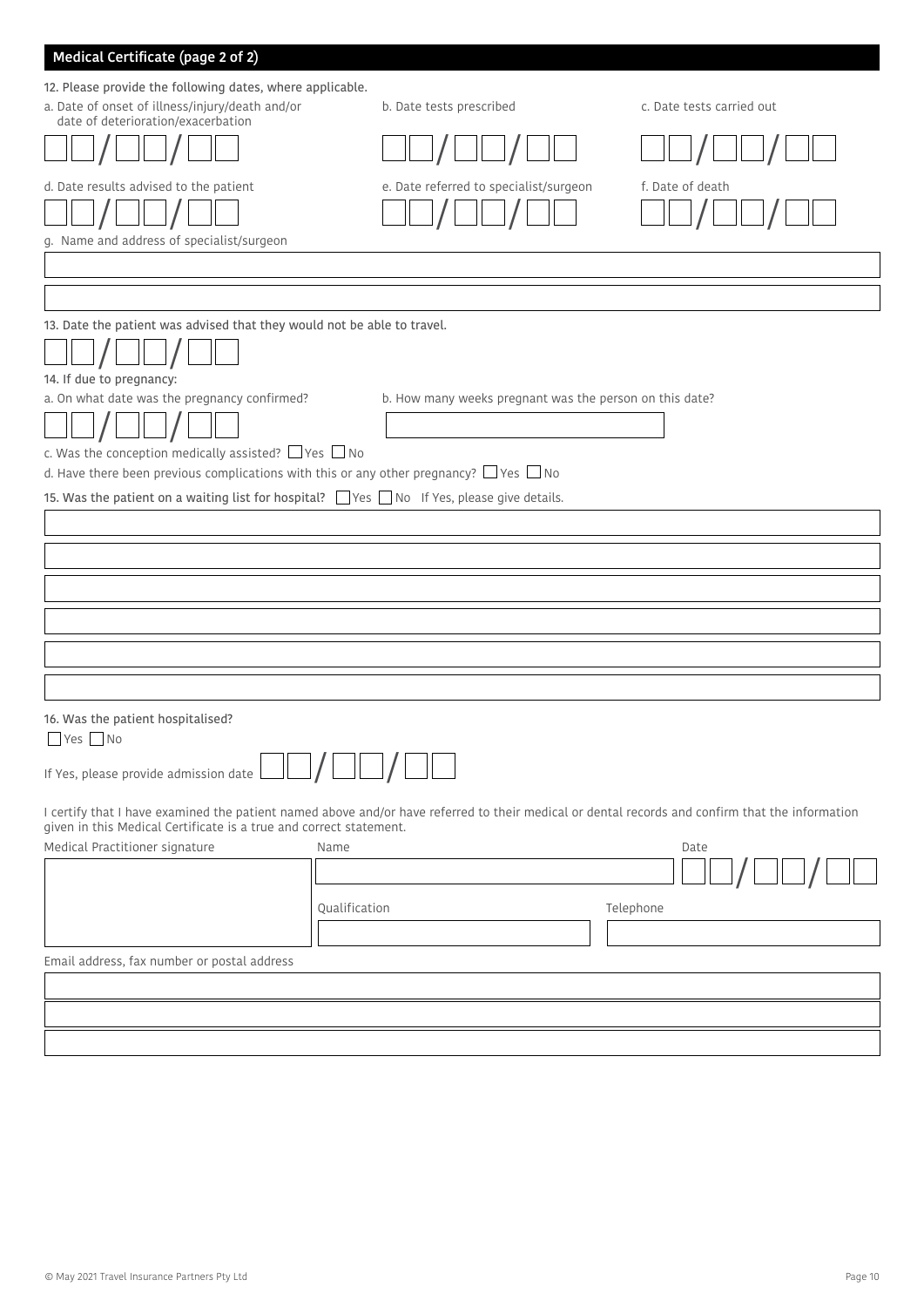## Agent form

## Amendment/cancellation of bookings made with a travel agent

Submit your claim by: Post Travel Insurance Partners Claims Department, P.O. Box 168 North Sydney NSW 2060 Fax (02) 8362 9367 Email claims-processing@travelinsurancepartners.com.au Online https://claimstravelinsurancepartners.com.au/ahm

| Customer name(s) | Policy number |  |  |  |  |  | Unsure? Contact ahm |  |  |  |  |  |  |                                                      |
|------------------|---------------|--|--|--|--|--|---------------------|--|--|--|--|--|--|------------------------------------------------------|
|                  |               |  |  |  |  |  |                     |  |  |  |  |  |  | to obtain a copy of the<br>Certificate of Insurance. |

### Agent form: Amendment or cancellation costs

Please submit this form and all supporting documents directly to Travel Insurance Partners Claims Department.

The policy covers the commission you had earned on the booking (subject to the policy limits). In order to calculate this we need to know how much the customer has paid to you and the net amounts paid to the booking provider i.e. the wholesaler, airline or cruise company. This information is not shared with customers. Enquiries will be directed back to the consultant.

N.B.: We do not cover any additional agency cancellation fees you charge your customer or additional monies held by your agency that are due to be refunded to the customer.

Please also make sure you have provided your customer with the option of amending their travel plans rather than cancelling. The policy covers the lesser of amendment or cancellation costs.

|                                 |                                                                                                                        |       |                        |                          | Cancellation costs                       |          |                                 |
|---------------------------------|------------------------------------------------------------------------------------------------------------------------|-------|------------------------|--------------------------|------------------------------------------|----------|---------------------------------|
|                                 | Travel arrangement                                                                                                     |       | А.<br>Amount paid      |                          | <b>B.</b> Amount<br>refunded by supplier |          | Amount claimable<br>(A minus B) |
| Flights<br>(excluding           |                                                                                                                        |       |                        |                          |                                          | $\equiv$ |                                 |
| taxes)                          |                                                                                                                        |       |                        |                          |                                          | $\equiv$ |                                 |
|                                 |                                                                                                                        |       |                        | $\overline{\phantom{0}}$ |                                          | $\equiv$ |                                 |
|                                 |                                                                                                                        |       |                        | $\overline{\phantom{0}}$ |                                          | $\equiv$ |                                 |
|                                 |                                                                                                                        |       |                        |                          |                                          |          |                                 |
| Accommodation                   |                                                                                                                        |       |                        |                          |                                          |          |                                 |
|                                 |                                                                                                                        |       |                        |                          |                                          | $\equiv$ |                                 |
|                                 |                                                                                                                        |       |                        | $\overline{a}$           |                                          | $\equiv$ |                                 |
|                                 |                                                                                                                        |       |                        | $\overline{\phantom{0}}$ |                                          | $\equiv$ |                                 |
|                                 |                                                                                                                        |       |                        | $\overline{\phantom{0}}$ |                                          | $\equiv$ |                                 |
| Packages                        |                                                                                                                        |       |                        | -                        |                                          | $\equiv$ |                                 |
|                                 |                                                                                                                        |       |                        | -                        |                                          |          |                                 |
|                                 |                                                                                                                        |       |                        | $\overline{a}$           |                                          | $\equiv$ |                                 |
|                                 |                                                                                                                        |       |                        | -                        |                                          | $\equiv$ |                                 |
| Other                           |                                                                                                                        |       |                        |                          |                                          |          |                                 |
| (i.e. car hire,<br>rail passes, |                                                                                                                        |       |                        | -                        |                                          | $\equiv$ |                                 |
| transfers etc.)                 |                                                                                                                        |       |                        | -                        |                                          | $\equiv$ |                                 |
|                                 |                                                                                                                        |       |                        | -                        |                                          | $\equiv$ |                                 |
|                                 |                                                                                                                        |       |                        | $\overline{\phantom{0}}$ |                                          |          |                                 |
|                                 |                                                                                                                        |       |                        |                          | Total                                    |          | \$                              |
|                                 | If the trip was cancelled outright prior to departure what would it have cost to amend the trip to different dates     |       |                        |                          | \$                                       |          |                                 |
| (rather than cancel outright)?  | I certify that the information stated on this form is true and correct and I have supplied the required documentation. |       |                        |                          |                                          |          |                                 |
| Consultant's name               |                                                                                                                        |       | Consultant's signature |                          |                                          |          |                                 |
|                                 |                                                                                                                        |       |                        |                          |                                          |          |                                 |
| Travel agency name and address  |                                                                                                                        |       |                        |                          | Date                                     |          |                                 |
|                                 |                                                                                                                        |       |                        |                          |                                          |          |                                 |
| Phone<br>$\big($                | Fax                                                                                                                    | Email |                        |                          |                                          |          |                                 |
|                                 |                                                                                                                        |       |                        |                          |                                          |          |                                 |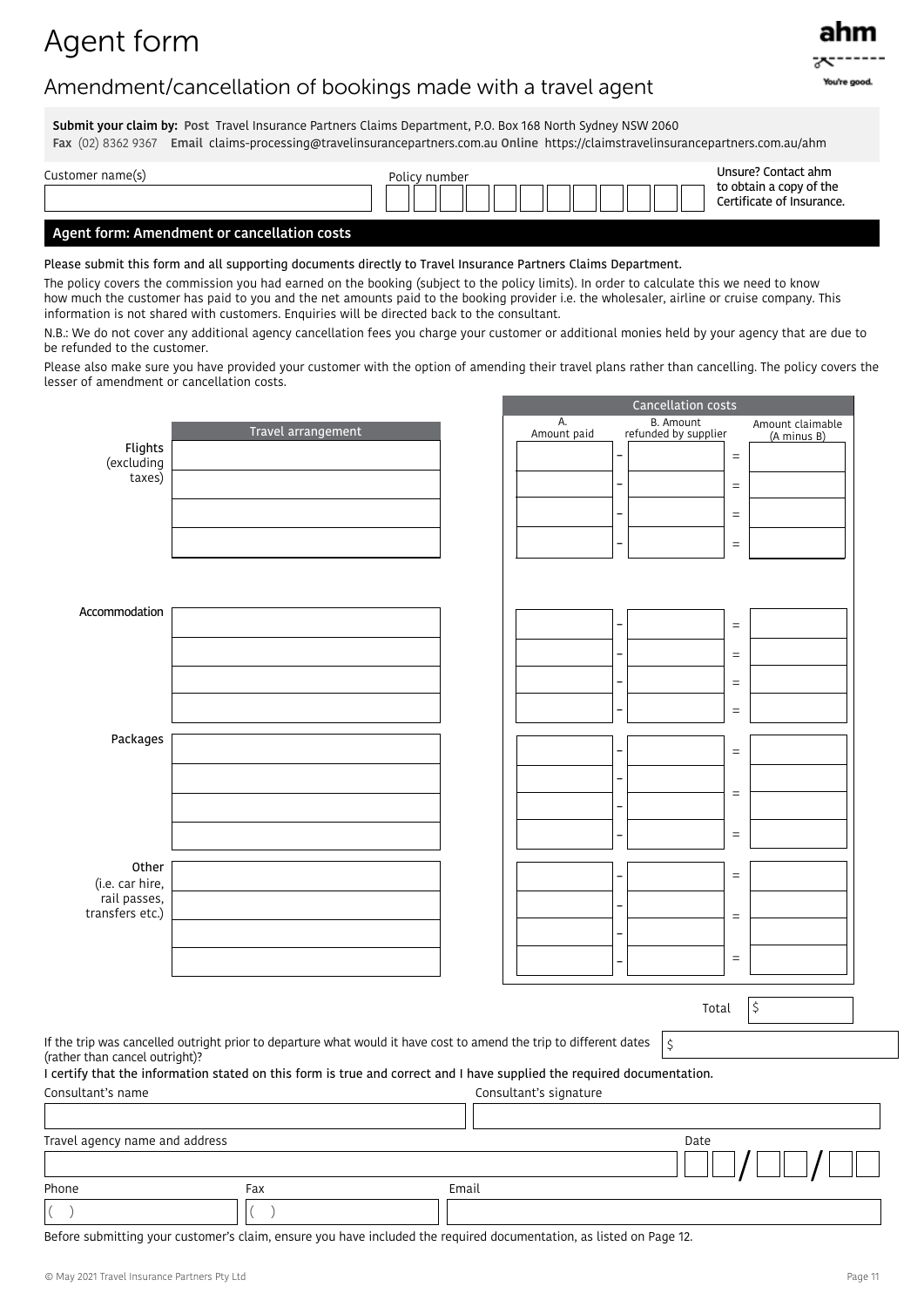#### REQUIRED DOCUMENTATION:

Please note: Failure to send the documentation below or failure to fully complete the form above, could result in a delay to processing your customer's claim. What you need to include:

- $\Box$  A copy of your customer's itinerary
- $\Box$  A copy of the itemised invoice
- International flight documentation (for any international flights)
	- A copy of the airline fare sheet/rules (showing the fare conditions).
	- NB: Please check the conditions as many airlines have waivers e.g. in the case that a passenger or their relative dies, the customer may be able to claim a refund from the airline with the submission of a medical or death certificate. This must be applied for first before submitting a claim.

 $\Box$  Domestic flight documentation (for any domestic flights)

- Virgin Australia: Confirm if the ticket has been changed to travel at a later date. If the date hasn't been changed, there is a 12 month credit allowance that is available for use through the airline. If the customer is unable to use the credit, the customer will need to obtain confirmation that the credit has been cancelled before claiming for it through their travel insurance policy.
- Other airlines: Confirm if the ticket has been changed to travel at a later date. If any amounts are being held in credit with the airline, the customer will need to obtain confirmation that the credit has been cancelled before claiming for it through their travel insurance policy.

Land arrangement documentation (for any land bookings)

- We require a copy of the providers booking conditions showing the published cancellation penalties. This is usually shown in the back of the relevant brochures.
- If the booking conditions do not specify exactly what cancellation fees apply (e.g. cancellation fees may be up to 100%) then we require written confirmation from the wholesaler confirming how much the customer is to be refunded.
- $\Box$  Cruise documentation (for any cruises)
- We require a copy of the providers booking conditions showing the published cancellation penalties. This is usually shown in the brochures.
- We also need a breakdown of any tax component (i.e. port taxes) that should be refundable.

Remember to make a copy of all documents submitted for your customer in case they become lost in the mail.

Did you know that many airlines offer a cancellation waiver due to the death of a passenger or close family member? Please ensure you check the airline terms and conditions as many airlines offer this waiver even on non-refundable tickets, with the submission of the death or medical certificate.

Here is an example of an airlines waiver in regards to death: *"waiver permitted for death of a passenger/an accompanying passenger/immediate relative as defined in general rules/legal guardian or ward as validated by a death or medical certificate".*

Check the terms and conditions relevant to the customer's other bookings to see if they are entitled to this refund as these need to be applied for prior to submitting a claim form to Travel Insurance Partners.